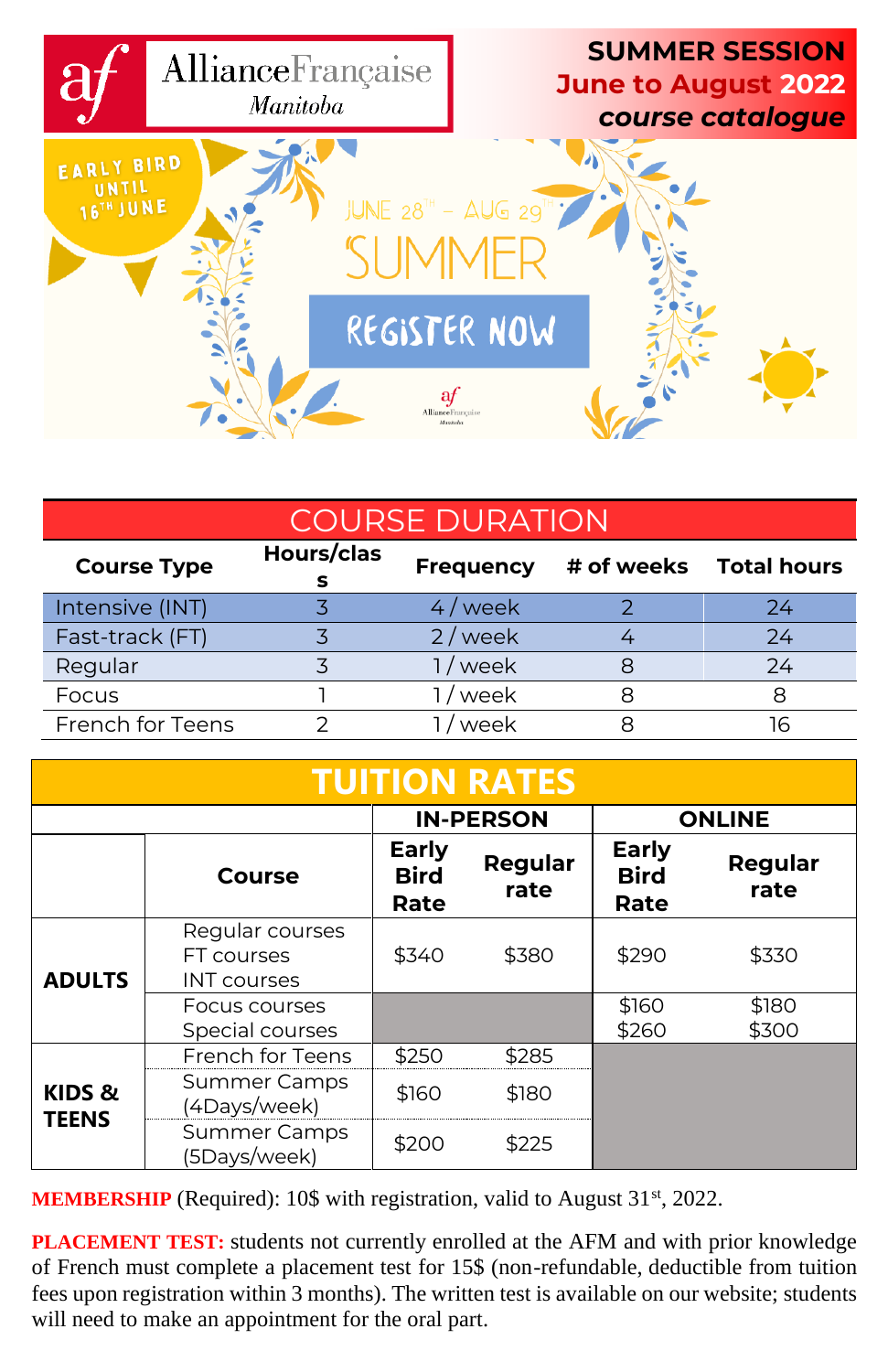# COURSE SCHEDULE – REGULAR COURSES

**A1 – BREAKTHROUGH**

*Understand and use basic phrases in everyday situations*

| A101         | A102                                                     | A103                                                           | $\rightarrow$ A2                   |  |  |  |
|--------------|----------------------------------------------------------|----------------------------------------------------------------|------------------------------------|--|--|--|
|              |                                                          |                                                                |                                    |  |  |  |
|              |                                                          |                                                                |                                    |  |  |  |
| <b>LEVEL</b> | <b>PACE</b>                                              | DAY, TIME                                                      | <b>SESSION DATES</b>               |  |  |  |
|              |                                                          | It Begins with Bonjour! A101 is our beginner class, taking you |                                    |  |  |  |
|              | from step one, even if you don't know any French at all. |                                                                |                                    |  |  |  |
|              | Beginners start here!                                    |                                                                |                                    |  |  |  |
|              | <b>INTENSIVE</b>                                         | Mon to Thu, 9:30 am                                            | Jul 4 - July 14                    |  |  |  |
| A101         | In-person<br>Online                                      | Mon to Thu, 9:30 am                                            | Jul 4 - July 14                    |  |  |  |
|              | <b>FAST TRACK</b>                                        |                                                                |                                    |  |  |  |
|              | Online                                                   | Tue & Thu, 5:30 pm                                             | Jun 28 - Jul 21                    |  |  |  |
|              | <b>REGULAR</b>                                           |                                                                |                                    |  |  |  |
|              | Online                                                   | Mon, 5:30 pm                                                   | Jul 4 - Aug 29                     |  |  |  |
|              | In-person                                                | Wed, 5:30 pm                                                   | Jun 29 - Aug 17                    |  |  |  |
|              | <b>INTENSIVE</b>                                         |                                                                |                                    |  |  |  |
|              | In-person                                                | Mon to Thu, 9:30 am                                            | Jul 18 - Jul 28                    |  |  |  |
|              | Online                                                   | Mon to Thu, 9:30 am                                            | Jul 18 - Jul 28                    |  |  |  |
|              | <b>FAST TRACK</b>                                        |                                                                |                                    |  |  |  |
| A102         | Online                                                   | Tue & Thu, 5:30 pm                                             | Jun 28 - Jul 21                    |  |  |  |
|              | Online                                                   | Tue & Thu, 5:30 pm                                             | Jul 26 - Aug 18                    |  |  |  |
|              | <b>REGULAR</b>                                           |                                                                |                                    |  |  |  |
|              | Online                                                   | Mon, 5:30 pm                                                   | Jul 04 - Aug 29                    |  |  |  |
|              | In-person                                                | Wed, 5:30 pm                                                   | Jun 29- Aug 17                     |  |  |  |
|              | <b>INTENSIVE</b>                                         | Mon to Thu, 9:30 am                                            |                                    |  |  |  |
|              | In-person<br>Online                                      | Mon to Thu, 9:30 am                                            | Aug 08 - Aug 18<br>Aug 08 - Aug 18 |  |  |  |
|              | <b>FAST TRACK</b>                                        |                                                                |                                    |  |  |  |
|              | Online                                                   | Tue & Thu, 5:30 pm                                             | Jun 28-Jul 21                      |  |  |  |
| A103         | Online                                                   | Tue & Thu, 5:30 pm                                             | Jul 26- Aug 18                     |  |  |  |
|              | <b>REGULAR</b>                                           |                                                                |                                    |  |  |  |
|              | Online                                                   | Tue, 5:30 pm                                                   | Jun 28 - Aug 16                    |  |  |  |
|              | Online                                                   | Thu, 5:30 pm                                                   | Jun 30 - Aug 18                    |  |  |  |
|              | Online                                                   | Sat, 9:30 am                                                   | Jul 02- Aug 20                     |  |  |  |

#### **Holiday Closures: NO CLASSES JULY 1st et AUGUST 1st**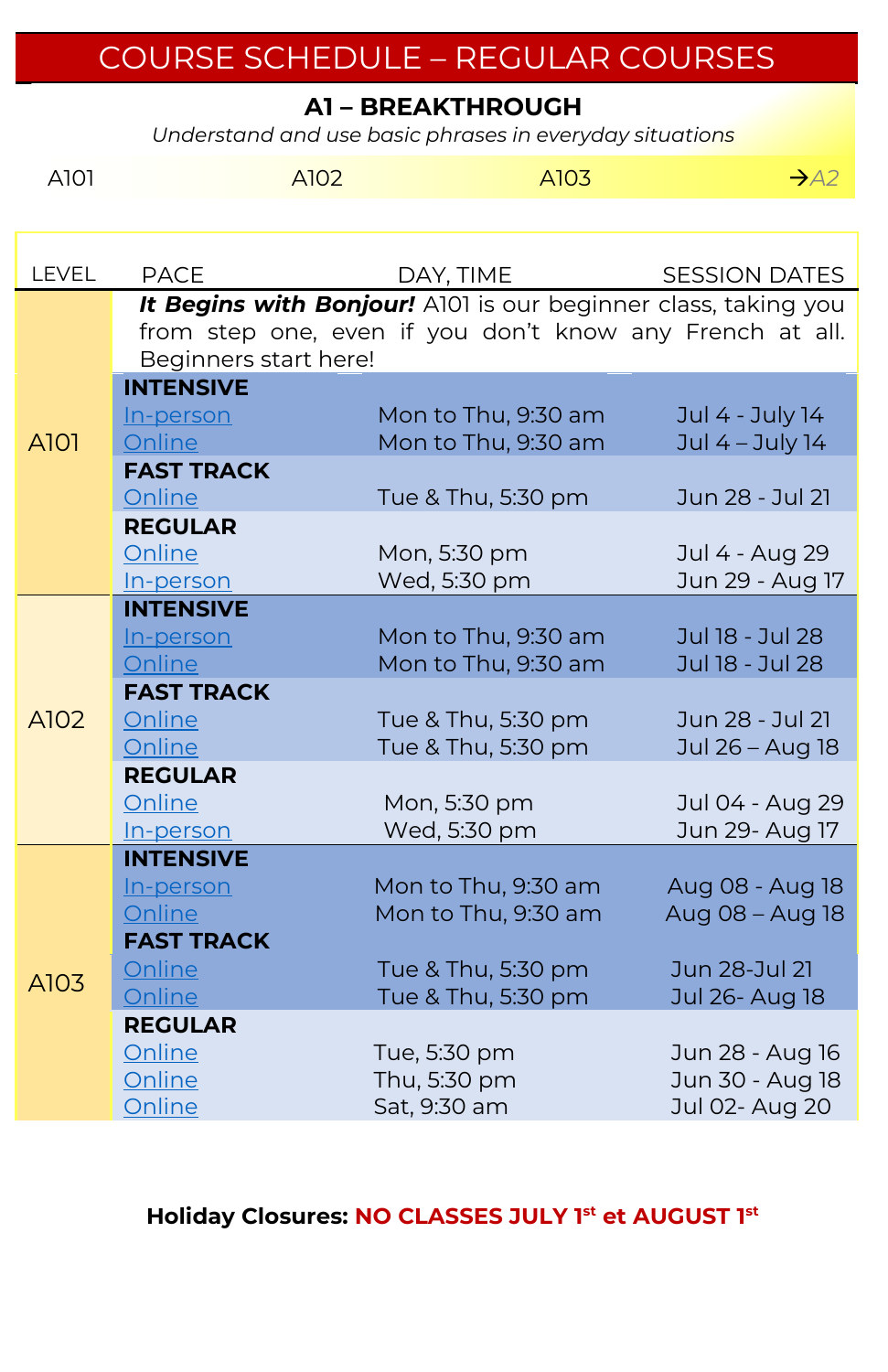## **A2 – WAY STAGE**

*Communicate effectively in familiar situations*

| A201         | A202                     | A203 | A204         | A205 | $A206 \rightarrow B1$ |
|--------------|--------------------------|------|--------------|------|-----------------------|
| <b>LEVEL</b> | <b>PACE</b>              |      | DAY, TIME    |      | <b>SESSION DATES</b>  |
| A201         | <b>REGULAR</b><br>Online |      | Tue, 5:30 pm |      | June 28 - Aug 16      |
| A202         | <b>REGULAR</b><br>Online |      | We, 5:30 pm  |      | June 29 - Aug 17      |
| A203         | <b>REGULAR</b><br>Online |      | Wed, 5:30 pm |      | June 29 - Aug 17      |

#### **FOR A204 AND UP**, PLEASE SEE BELOW!

*For upper A2, try RENDEZ-VOUS WITH A2!*

*For B1, try B1 WITH FRENCH and/or French conversation B1! For B2, try B2 COOL IN FRENCH and/or French conversation B2!*

## ONLINE SPECIAL COURSES

Rendez-vous with A2 *(A203 – A206)*

#### *Refresh the essential skills of the A2 level!*

A summer-only course to review or present the basic concepts of the A2 level. Review or get an introduction to new material!

**Mondays, Jul4 th - Aug 29 th 5:30** - **8:30 pm [Online course](https://www.afmanitoba.ca/af/course-selector/?product_id=7046)**

### B1 with French *(B101 – B107)*

#### *Refresh the essential skills of the B1 level!*

A summer-only course to review or present the basic concepts of the B1 level. Review or get an introduction to new material!

### **Mondays, Jul 4 th -Aug 29 th 5:30** – **8:30 pm [Online course](https://www.afmanitoba.ca/af/course-selector/?product_id=7047)**

## B2 Cool in French *(B201 and up)*

#### *Ease into French !*

A summer-only course to review or present the basic concepts of the B2 level. Review or get an introduction to new material!



## **Mondays, Jul 4 th - Aug 29 th 5:30** to **8:30 pm [Online course](https://www.afmanitoba.ca/af/course-selector/?product_id=7048)**

### **Holiday Closures: NO CLASSES JULY 1st et AUGUST 1st**



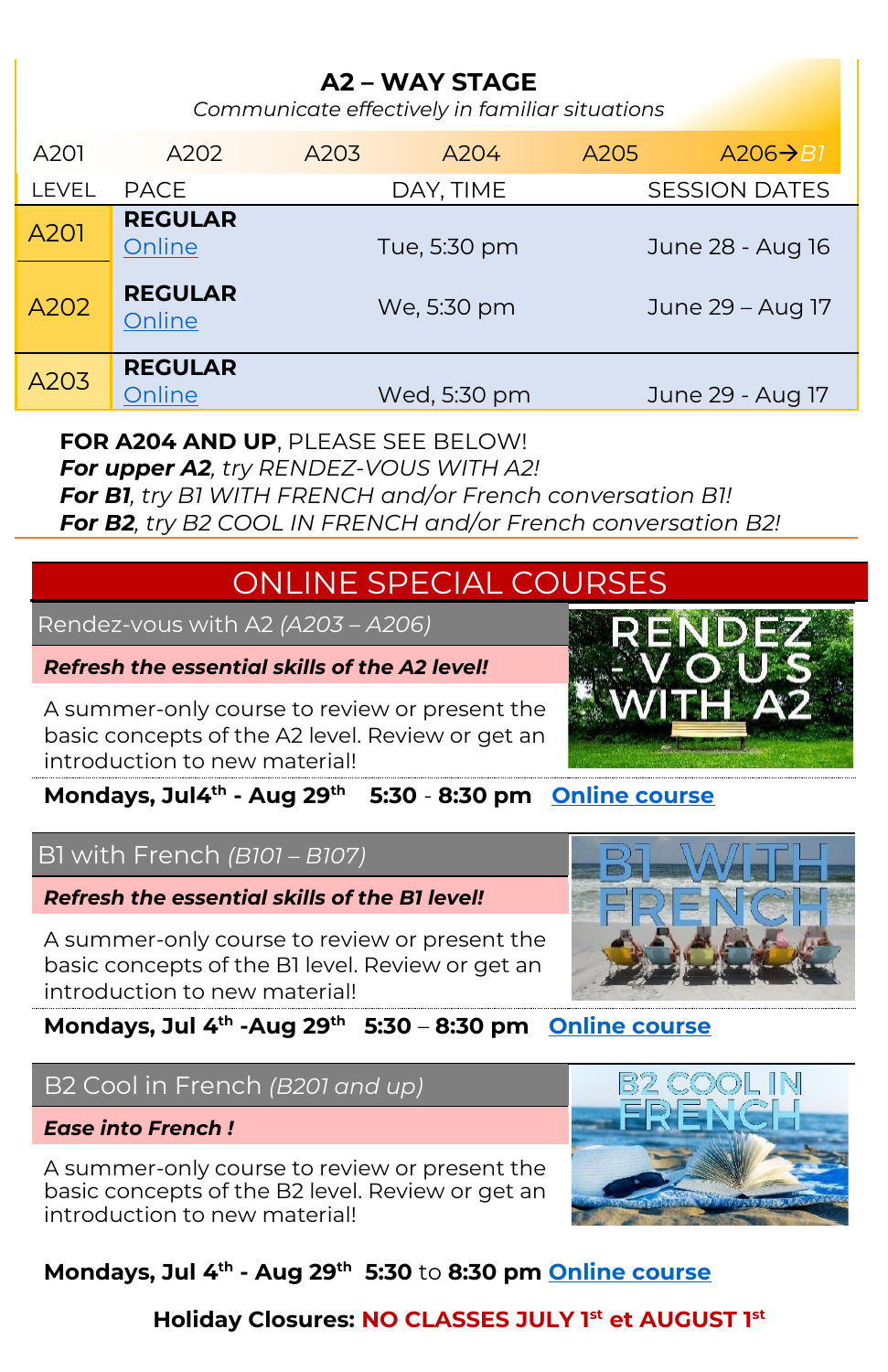## ONLINE FOCUS COURSES

*Benefit from new and exciting material!*

#### French Conversation B1

*Refresh the essential skills of the A2 level!*

Our popular conversational course! Note: a minimum level of B101 is necessary to participate.

**Fridays, Jul 8th - Aug 26th 5:30- 6:30 pm [Online course](https://www.afmanitoba.ca/af/course-selector/?product_id=7061)**

#### **Maximum 6 students in class**

French Conversation B2

*Refresh the essential skills of the B1 level!*

Our popular conversational course! Note: a minimum level of B201 is necessary to participate.

**Fridays, Jul 8th - Aug 26th 5:30** - **6:30 pm [Online course](https://www.afmanitoba.ca/af/course-selector/?product_id=7062)**

**Maximum 6 students in class**

**Holiday Closures: NO CLASSES JULY 1st et AUGUST 1st**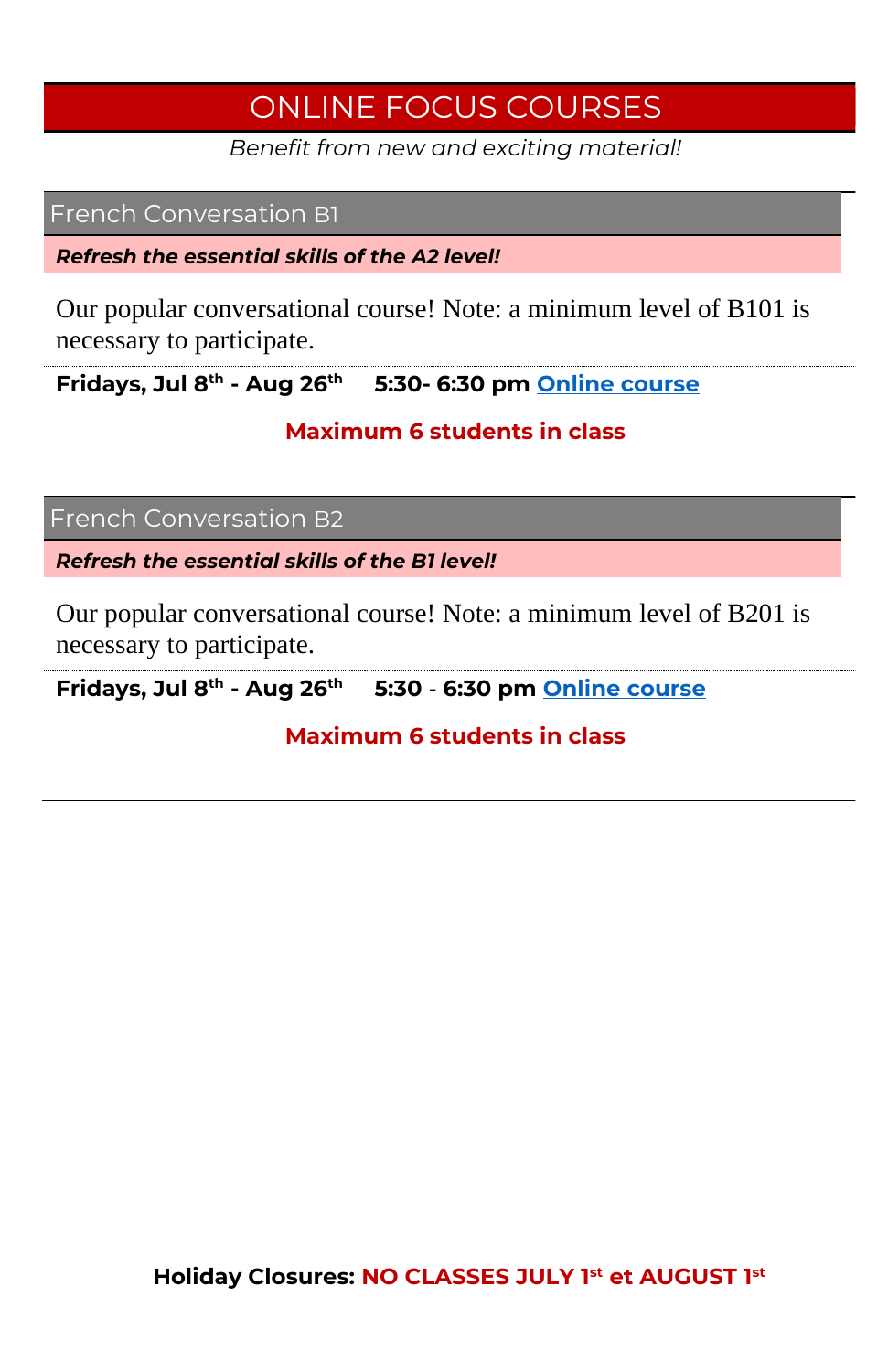## IN-PERSON SUMMER CAMPS FOR KIDS

*Summer camps offer fun and collaborative task-based learning activities according to the theme of the week.*

**Two age groups: [Kids 6-8 years](https://www.afmanitoba.ca/af/course-selector/?age_group_id=3)**

**[Kids 9-11 years](https://www.afmanitoba.ca/af/course-selector/?age_group_id=3)**

**9:00 am to 12:00 pm**

**1:00 to 4:00 pm**

Theme 1 "[Nature](https://www.afmanitoba.ca/af/course-selector/?age_group_id=3)"

*Discover the fauna and flora of our planet in French!*

We will embark together on a journey to learn more about animals, their habits and their habitats:

- **- Monday to Friday**, **July 4th** to **July 8th or**
- **- Monday to Friday, August 2nd to August 5th**

Theme 2 "[Visual Arts](https://www.afmanitoba.ca/af/course-selector/?age_group_id=3)"

*Discover the visual arts: cinema, theatre, mime, circus in French!* 

Together we will go backstage and learn about characters and techniques:

- **- Monday to Friday**, **July 11th** to **July 15th or**
- **- Monday to Friday, August 8th to August 12st**

Theme 3 "[Time Travellers](https://www.afmanitoba.ca/af/course-selector/?age_group_id=3)"

*Come with us for a journey through time!*

We invite you to discover History from the Big Bang, dinosaurs, Middle Ages and more! Last stop: present time. Grab your time machines and come explore History with us:

- **- Monday to Friday**, **July 18th** to **July 22th or**
- **- Monday to Friday, August 15th to August 19st**

Theme 4 "[Comics](https://www.afmanitoba.ca/af/course-selector/?age_group_id=3)"

*Discover the universe of Francophone comics!*

Learn more about Tintin, the Smurfs, Lucky Luke and many more:

- **- Monday to Friday**, **July 25th** to **July 29st or**
- **- Monday to Friday, August 22th to August 26th**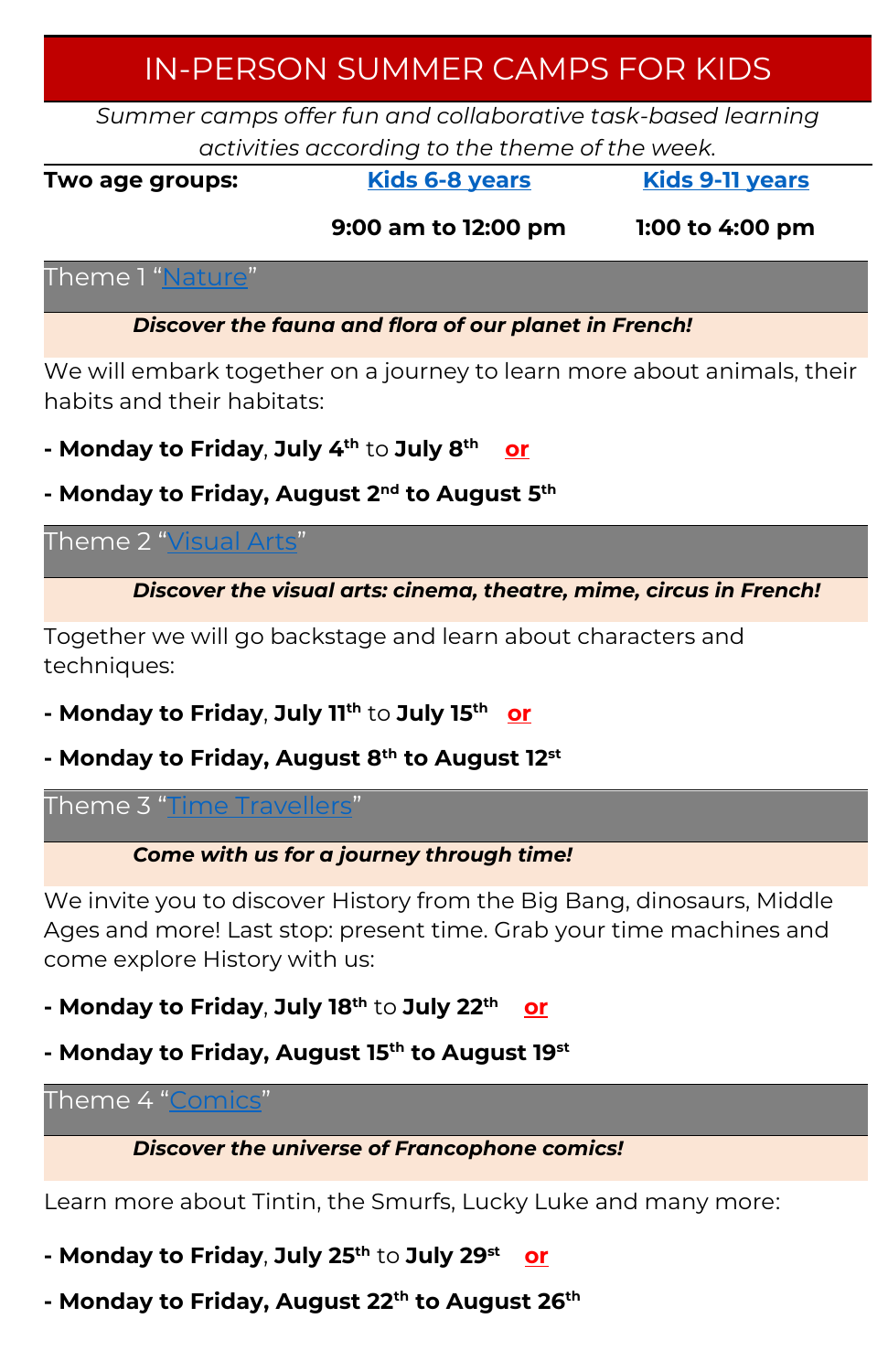#### *Power-up your French!*

We foster participation and provide the student with a range of written and spoken skills to communicate in various situations.



#### **T101: Beginners Wednesdays, June 29th to August 17th** from **3:00** to **5:00 pm**

**\*[\\*In-person course\\*](https://www.afmanitoba.ca/af/course-selector/?product_id=7059)\***

# **COURSE MATERIAL**

| <b>Courses</b>           | Cost |
|--------------------------|------|
| Adults (Regular courses) | \$60 |
| Kids & Teens             | \$50 |

|                                 | <b>CUSTOM COURSES – HOURLY RATES</b> |                          |
|---------------------------------|--------------------------------------|--------------------------|
| Course Format                   | at the AFM or online                 | on-site (corporate only) |
| 1 person                        | \$49                                 | \$55                     |
| 15 hrs and over*                | \$ 46                                | \$52                     |
| 2 people                        | \$59                                 | \$ 65                    |
| 15 hrs and<br>over <sup>*</sup> | \$ 56                                | \$ 62                    |
| 3 people                        | \$ 69                                | \$ 75                    |
| 15 hrs and<br>over <sup>*</sup> | \$ 66                                | \$ 72                    |
| 4-14 people                     | \$ 75                                | \$ 75                    |
| 15 hrs and<br>$OVer^*$          | \$ 72                                | \$ 72                    |

*\*rate applies to blocks of 15 or more hours purchased in advance. Only for the general public.*

MEMBERSHIP (Required): 10\$ with registration, valid to August 31<sup>st</sup>, 2022.

**Benefits:** enjoy free & unlimited access to the online portal Culturethèque; our wide collection of DVDs, CDs, Prize-winning literature & reference works; receive our bi-weekly newsletter & get benefits at selected partners.